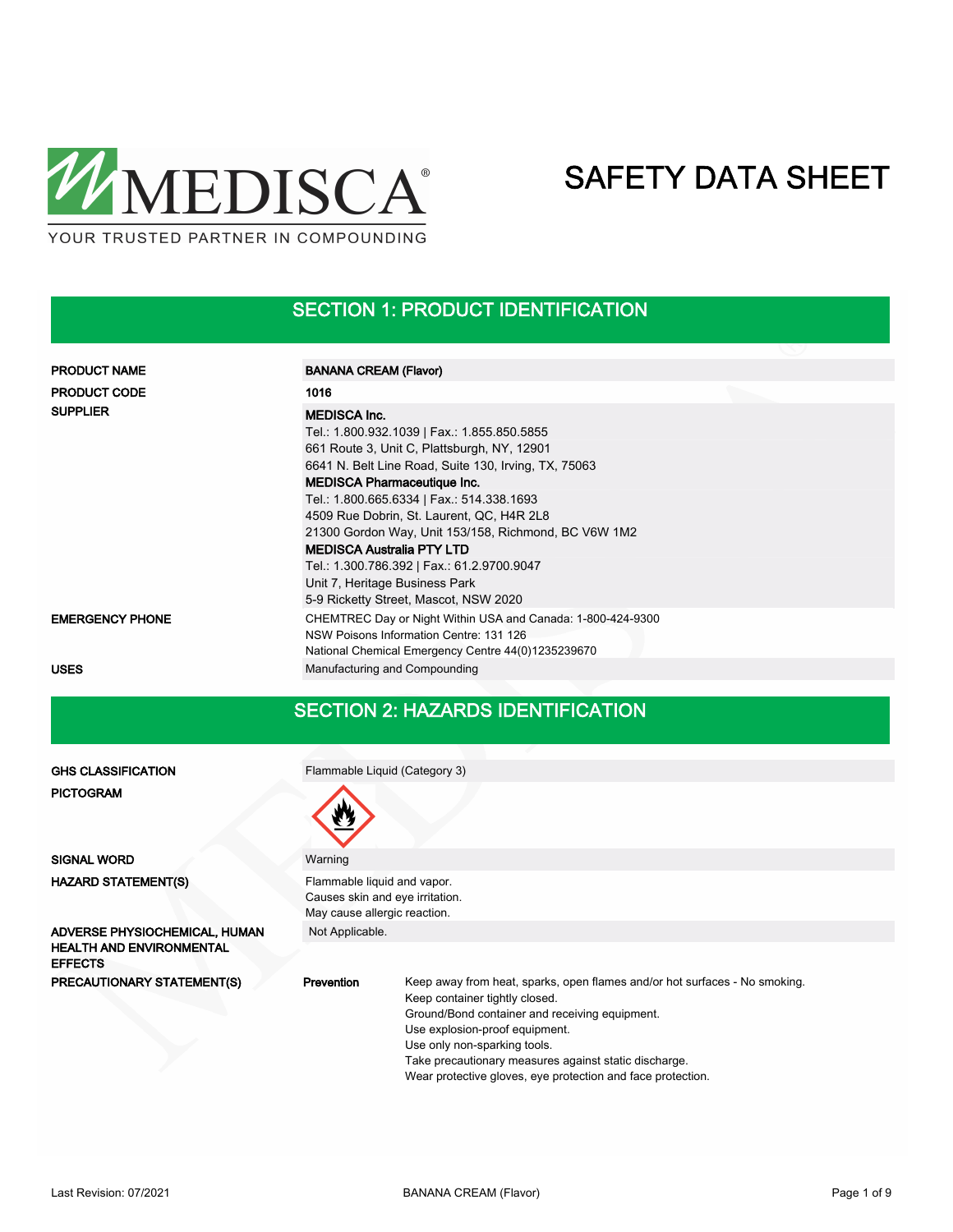

|                     | Response             | IF ON SKIN (OR HAIR): Take off immediately all contaminated clothing. Rinse skin with<br>water/shower.<br>IN CASE OF FIRE: Use alcohol-resistant foam or water spray or fog to extinguish.<br>IF IN EYES: Rinse cautiously with water for several minutes. Remove contact lenses, if<br>present and easy to do. Continue rinsing. If eye irritation persists: Get medical<br>advice/attention. |                                   |  |                            |   |  |
|---------------------|----------------------|------------------------------------------------------------------------------------------------------------------------------------------------------------------------------------------------------------------------------------------------------------------------------------------------------------------------------------------------------------------------------------------------|-----------------------------------|--|----------------------------|---|--|
|                     | Storage              | Keep cool.                                                                                                                                                                                                                                                                                                                                                                                     | Store in a well-ventilated place. |  |                            |   |  |
|                     | <b>Disposal</b>      | Dispose of contents and/or container in accordance with local regulations.                                                                                                                                                                                                                                                                                                                     |                                   |  |                            |   |  |
| HMIS CLASSIFICATION | <b>Health Hazard</b> |                                                                                                                                                                                                                                                                                                                                                                                                | ◠                                 |  | Flammability               | 3 |  |
|                     | Reactivity           |                                                                                                                                                                                                                                                                                                                                                                                                | 0                                 |  | <b>Personal Protection</b> | C |  |

# SECTION 3: COMPOSITION/INFORMATION ON INGREDIENTS

| <b>CHEMICAL NAME</b>        | Not applicable       |                   |                  |             |
|-----------------------------|----------------------|-------------------|------------------|-------------|
| <b>BOTANICAL NAME</b>       | Not applicable       |                   |                  |             |
| <b>SYNONYM</b>              | Not applicable       |                   |                  |             |
| <b>CHEMICAL FORMULA</b>     | Not applicable       |                   |                  |             |
| <b>CAS NUMBER</b>           | Not applicable       |                   |                  |             |
| <b>ALTERNATE CAS NUMBER</b> | Not applicable       |                   |                  |             |
| <b>MOLECULAR WEIGHT</b>     | Not applicable       |                   |                  |             |
| <b>COMPOSITION</b>          | <b>CHEMICAL NAME</b> | <b>CAS NUMBER</b> | <b>EC NUMBER</b> | % BY WEIGHT |
|                             | <b>VANILLIN</b>      | 121-33-5          | 204-465-2        | $1.0 - 2.5$ |
|                             | ETHYL ALCOHOL        | 64-17-5           | 200-578-6        | 10 - 25     |

There are no additional ingredients present which, within the current knowledge of the supplier and in the concentrations applicable, are classified as health hazards and hence require reporting in this section. NOTES INGREDIENT LISTING: PROPYLENE GLYCOL, ETHYL ALCOHOL, WATER, NATURAL AND ARTIFICIAL FLAVOR, CARAMEL COLOR.

## SECTION 4: FIRST-AID MEASURES

| IN CASE OF EYE CONTACT      | Flush with copious amounts of water for 15 minutes, separating eyelids with fingers. If irritation persists seek<br>medical aid. |
|-----------------------------|----------------------------------------------------------------------------------------------------------------------------------|
| IN CASE OF SKIN CONTACT     | Wash with soap & water for 15 minutes. If irritation persists seek medical aid.                                                  |
| <b>IF SWALLOWED</b>         | Call a physician. Wash out mouth with water. Do not induce vomiting without medical advice.                                      |
| <b>IF INHALED</b>           | Remove to fresh air. If not breathing, give artificial respiration. If breathing is difficult, give oxygen. Call a<br>physician. |
| <b>SYMPTOMS AND EFFECTS</b> | Not expected to present a significant hazard under anticipated conditions of normal use.                                         |

### SECTION 5: FIREFIGHTING MEASURES

SPECIFIC HAZARDS ARISING FROM Not applicable. THE CHEMICAL

FLAMMABLE PROPERTIES Flammable.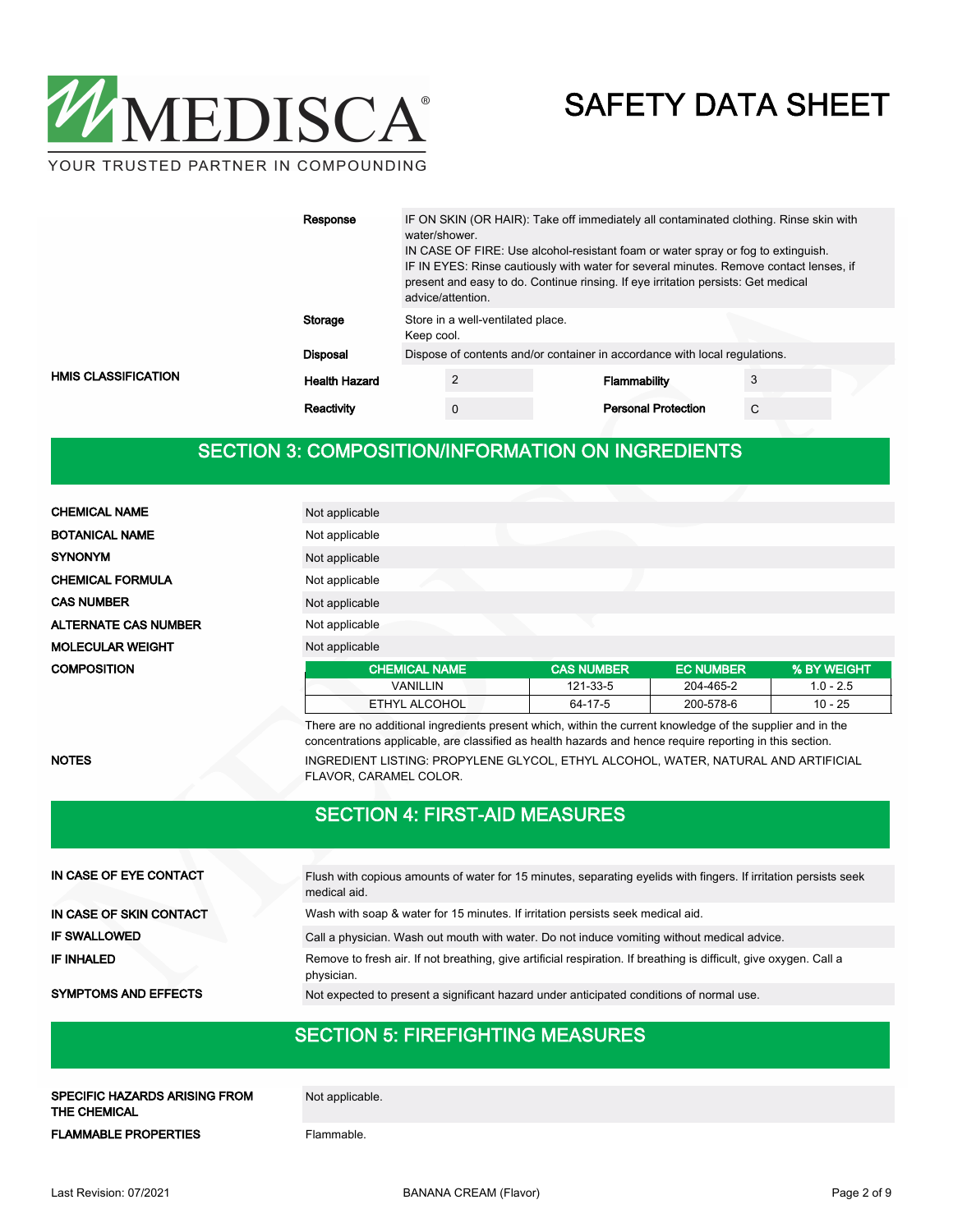

YOUR TRUSTED PARTNER IN COMPOUNDING

#### HAZARDOUS COMBUSTION PRODUCTS Under fire conditions, hazardous fumes will be present.

PRECAUTIONS FOR FIREFIGHTERS

SUITABLE & UNSUITABLE EXTINGUISHING MEDIA

Small fire: dry chemical, CO<sub>2</sub> or water spray. Large fire: dry chemical, CO<sub>2</sub>, alcohol resistant foam or water spray. Do not get water inside containers.

PROTECTIVE EQUIPMENT AND Wear self-contained breathing apparatus and protective clothing to prevent contact with skin and eyes.

## SECTION 6: ACCIDENTAL RELEASE MEASURES

| <b>PERSONAL PRECAUTIONS</b>                             | Wear respiratory protection. Avoid breathing vapours, mist or gas. Ensure adequate ventilation. Evacuate<br>personnel to safe areas.                                                                                                                                                                                                                                                                                                                                                                                                                                                                                                                |  |  |  |  |  |  |
|---------------------------------------------------------|-----------------------------------------------------------------------------------------------------------------------------------------------------------------------------------------------------------------------------------------------------------------------------------------------------------------------------------------------------------------------------------------------------------------------------------------------------------------------------------------------------------------------------------------------------------------------------------------------------------------------------------------------------|--|--|--|--|--|--|
| <b>METHODS &amp; MATERIAL FOR</b><br><b>CONTAINMENT</b> | On land, sweep or shovel into suitable containers.                                                                                                                                                                                                                                                                                                                                                                                                                                                                                                                                                                                                  |  |  |  |  |  |  |
| <b>CLEANUP PROCEDURE</b>                                | Do not touch damaged containers or spilled material unless wearing appropriate protective clothing. Wear<br>respirator, chemical safety goggles, rubber boots and heavy rubber gloves. Stop leak if you can do it without<br>risk. Prevent entry into waterways, sewers, basements or confined areas. Shut off all sources of ignition.<br>Evacuate the area. If necessary, employ water fog to disperse the vapors. Absorb the matter with compatible<br>vermiculite or other absorbing material. Place in a suitable container and retain for disposal. Ventilate and clean<br>the affected area. Do not flush into sewerage system or to drains. |  |  |  |  |  |  |
| REFERENCE TO OTHER SECTIONS                             | See Section 7 for information on safe handling. See Section 8 for information on personal protection equipment.<br>See Section 13 for disposal information.                                                                                                                                                                                                                                                                                                                                                                                                                                                                                         |  |  |  |  |  |  |

## SECTION 7: HANDLING AND STORAGE

| <b>PRECAUTIONS FOR SAFE HANDLING</b> | Do not inhale. Avoid contact with eyes, skin and clothing. Avoid prolonged or repeated exposure. Wash<br>thoroughly after handling. Store away from incompatible materials, in a well-ventilated area. Eliminate all<br>sources of ignition. Store in accordance with local regulations. Do not store in unlabeled containers.<br>Containers that have been opened must be carefully resealed and kept upright to prevent leakage. Use<br>appropriate containment to avoid environmental contamination. |
|--------------------------------------|---------------------------------------------------------------------------------------------------------------------------------------------------------------------------------------------------------------------------------------------------------------------------------------------------------------------------------------------------------------------------------------------------------------------------------------------------------------------------------------------------------|
| <b>CONDITIONS FOR SAFE STORAGE</b>   | Store away from incompatible materials, in a well-ventilated area. Eliminate all sources of ignition. Store in<br>accordance with local regulations. Do not store in unlabeled containers. Containers that have been opened<br>must be carefully resealed and kept upright to prevent leakage. Use appropriate containment to avoid<br>environmental contamination.                                                                                                                                     |
| <b>STORAGE CONDITIONS</b>            | Store in original container, tightly sealed, protected from direct sunlight and moisture.                                                                                                                                                                                                                                                                                                                                                                                                               |
| <b>SPECIFIC END USE(S)</b>           | See Section 1                                                                                                                                                                                                                                                                                                                                                                                                                                                                                           |

# SECTION 8: EXPOSURE CONTROLS/ PERSONAL PROTECTION

### Chemical Name: ETHYL ALCOHOL CAS #: 64-17-5

|              | <b>Country</b> | Limit value-8 hours |                   | <b>Limit value-Short Term</b> |                   | <b>IDLH</b> | <b>REL</b> | <b>Advisory</b> | <b>Notes</b>              |
|--------------|----------------|---------------------|-------------------|-------------------------------|-------------------|-------------|------------|-----------------|---------------------------|
|              |                | ppm                 | mg/m <sup>3</sup> | ppm                           | mg/m <sup>3</sup> |             |            |                 |                           |
| <b>OSHA</b>  | <b>USA</b>     | 1000                | 1900              | N/L                           | IN/L              | N/L         | IN/L       | N/A             | N/A                       |
| <b>ACGIH</b> | USA            | N/L                 | N/L               | N/L                           | N/L               | N/L         | IN/L       | N/A             | A4 (not classifiable as a |
| <b>NIOSH</b> | <b>USA</b>     | 1000                | 1900              | N/L                           | N/L               | 3300*       | IN/L       | N/A             | *10%LEL (See:64175)       |
| <b>WEEL</b>  | <b>USA</b>     | N/L                 | N/L               | N/L                           | N/L               | N/L         | IN/L       | N/A             | N/A                       |
| <b>HSIS</b>  | Australia      | 1000                | 1880              | N/L                           | N/L               | IN/L        | IN/L       | IN/A            | N/A                       |
| <b>HSE</b>   | <b>UK</b>      | 1000                | 1920              | N/L                           | N/L               | N/L         | IN/L       | N/A             | N/A                       |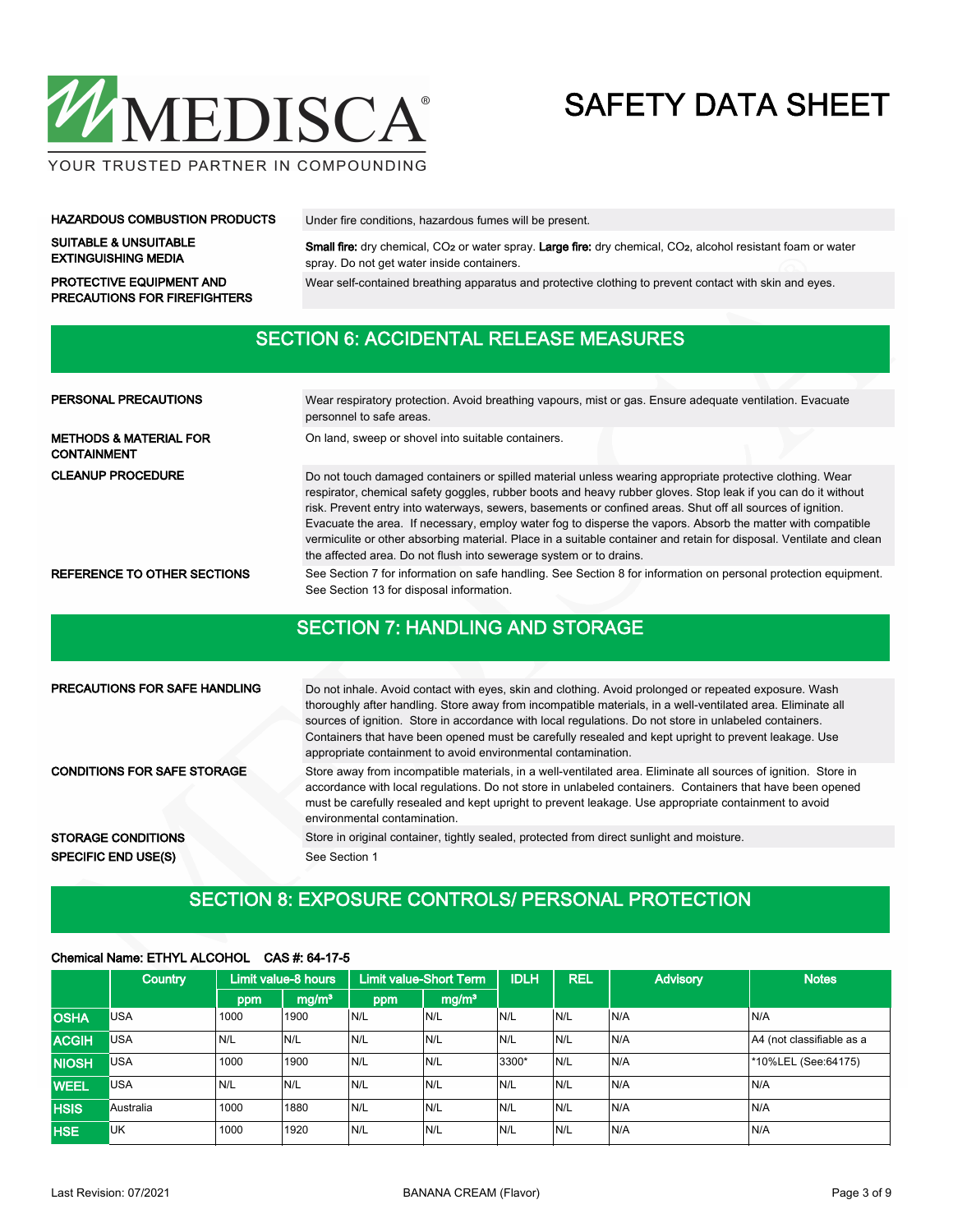

YOUR TRUSTED PARTNER IN COMPOUNDING

 $\mathbf{r}$ 

 $\mathbf{r}$ 

 $\mathbf{r}$ 

| <b>GESTIS</b> | Austria        | 1000 | 1900 | 2000    | 3800    | N/L | N/L | N/A | N/A                                |
|---------------|----------------|------|------|---------|---------|-----|-----|-----|------------------------------------|
| <b>GESTIS</b> | Belgium        | 1000 | 1907 | N/L     | N/L     | N/L | N/L | N/A | N/A                                |
| <b>GESTIS</b> | Canada-Ontario | N/L  | N/L  | 1000    | N/L     | N/L | N/L | N/A | N/A                                |
| <b>GESTIS</b> | Canada-Quebec  | 1000 | 1880 | N/L     | N/L     | N/L | N/L | N/A | N/A                                |
| <b>GESTIS</b> | Denmark        | 1000 | 1900 | 2000    | 3800    | N/L | N/L | N/A | N/A                                |
| <b>GESTIS</b> | Finland        | 1000 | 1900 | 1300(1) | 2500(1) | N/L | N/L | N/A | (1) 15 minutes average<br>value    |
| <b>GESTIS</b> | France         | 1000 | 1900 | 5000    | 9500    | N/L | N/L | N/A | N/A                                |
| <b>GESTIS</b> | Germany (AGS)  | 200  | 380  | 800(1)  | 1520(1) | N/L | N/L | N/A | (1) 15 minutes average<br>value    |
| <b>GESTIS</b> | Germany (DFG)  | 200  | 380  | 800(1)  | 1520(1) | N/L | N/L | N/A | (1) 15 minutes average<br>value    |
| <b>GESTIS</b> | Hungary        | N/L  | 1900 | N/L     | 7600    | N/L | N/L | N/A | N/A                                |
| <b>GESTIS</b> | Ireland        | N/L  | N/L  | 1000(1) | N/L     | N/L | N/L | N/A | (1) 15 minutes reference<br>period |
| <b>GESTIS</b> | Latvia         | N/L  | 1000 | N/L     | N/L     | N/L | N/L | N/A | N/A                                |
| <b>GESTIS</b> | New Zealand    | 1000 | 1880 | N/L     | N/L     | N/L | N/L | N/A | N/A                                |
| <b>GESTIS</b> | Norway         | 500  | 950  | N/L     | N/L     | N/L | N/L | N/A | N/A                                |
| <b>GESTIS</b> | Poland         | N/L  | 1900 | N/L     | N/L     | N/L | N/L | N/A | N/A                                |
| <b>GESTIS</b> | Romania        | 1000 | 1900 | 5000(1) | 9500(1) | N/L | N/L | N/A | (1) 15 minutes average<br>value    |
| <b>GESTIS</b> | Singapore      | 1000 | 1880 | N/L     | N/L     | N/L | N/L | N/A | N/A                                |
| <b>GESTIS</b> | South Korea    | 1000 | 1900 | N/L     | N/L     | N/L | N/L | N/A | N/A                                |
| <b>GESTIS</b> | Spain          | N/L  | N/L  | 1000    | 1910    | N/L | N/L | N/A | N/A                                |
| <b>GESTIS</b> | Sweden         | 500  | 1000 | 1000(1) | 1900(1) | N/L | N/L | N/A | (1) 15 minutes average<br>value    |
| <b>GESTIS</b> | Switzerland    | 500  | 960  | 1000    | 1920    | N/L | N/L | N/A | N/A                                |
| <b>GESTIS</b> | Netherlands    | N/L  | 260  | N/L     | 1900    | N/L | N/L | N/A | N/A                                |

 $\overline{1}$ 

### Chemical Name: VANILLIN CAS #: 121-33-5

|               | <b>Country</b>     | Limit value-8 hours |                   | <b>Limit value-Short Term</b> |                   | <b>IDLH</b> | <b>REL</b> | <b>Advisory</b> | <b>Notes</b> |
|---------------|--------------------|---------------------|-------------------|-------------------------------|-------------------|-------------|------------|-----------------|--------------|
|               |                    | ppm                 | mg/m <sup>3</sup> | ppm                           | mg/m <sup>3</sup> |             |            |                 |              |
| <b>OSHA</b>   | <b>USA</b>         | N/L                 | N/L               | N/L                           | N/L               | N/L         | N/L        | N/A             | N/A          |
| <b>ACGIH</b>  | <b>USA</b>         | N/L                 | N/L               | N/L                           | N/L               | N/L         | N/L        | N/A             | N/A          |
| <b>NIOSH</b>  | <b>USA</b>         | N/L                 | N/L               | N/L                           | N/L               | N/L         | N/L        | N/A             | N/A          |
| <b>WEEL</b>   | <b>USA</b>         | N/L                 | N/L               | N/L                           | N/L               | N/L         | N/L        | N/A             | N/A          |
| <b>HSIS</b>   | Australia          | N/L                 | N/L               | N/L                           | N/L               | N/L         | N/L        | N/A             | N/A          |
| <b>HSE</b>    | <b>UK</b>          | N/L                 | N/L               | N/L                           | N/L               | N/L         | IN/L       | N/A             | N/A          |
| <b>GESTIS</b> | <b>Add Country</b> | N/L                 | N/L               | N/L                           | N/L               | N/L         | N/L        | N/A             | N/A          |

N/L = Not listed ; N/A = Not Available

PELs are 8-hour TWAs = Limit value - Eight hours

Ceiling or Short-Term TWA = STEL = Limit value - Short term

EXPOSURE GUIDELINES

Consult local authorities for provincial or state exposure limits. Particulates not otherwise regulated, respirable fraction: 5 mg/m<sup>3</sup>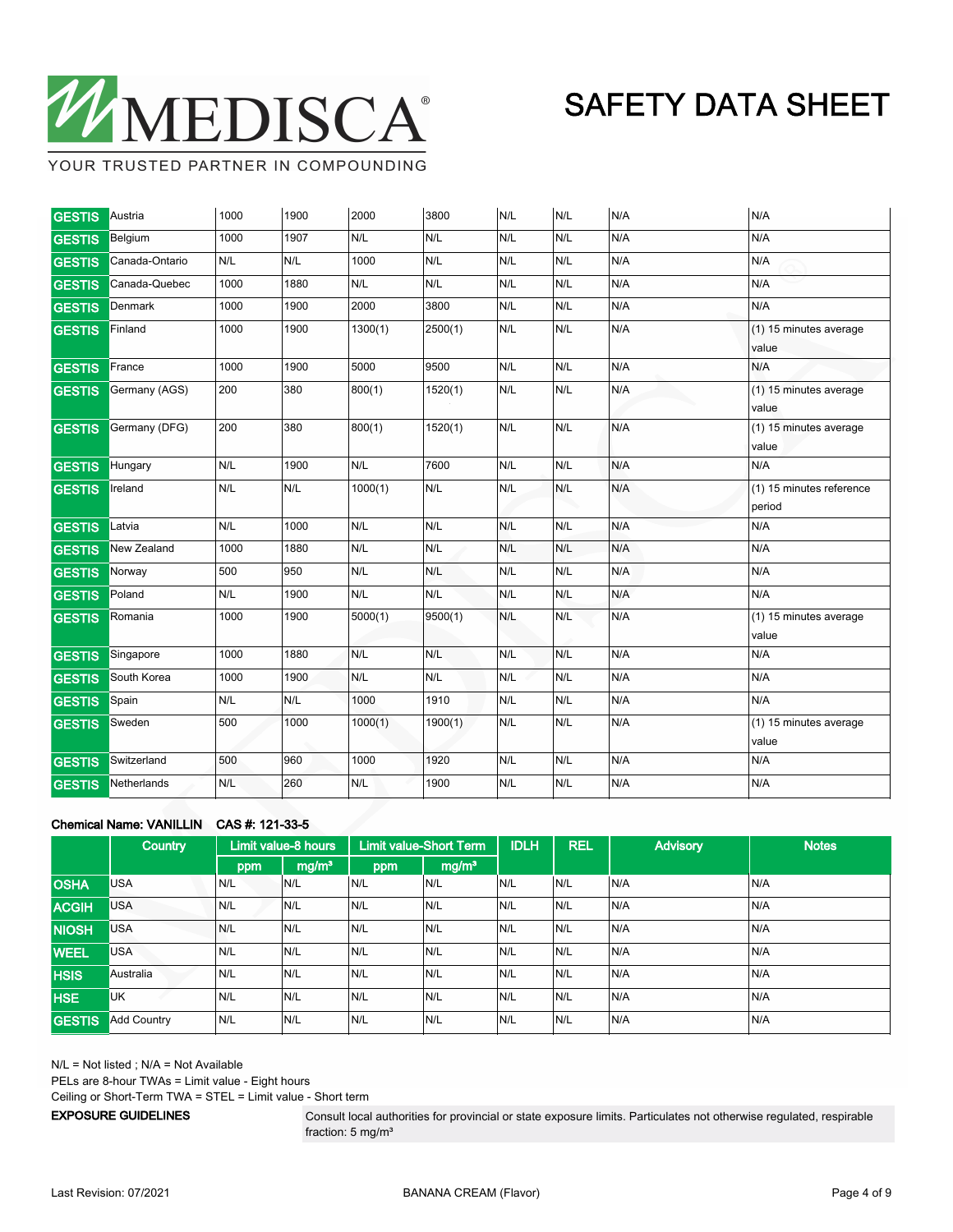

YOUR TRUSTED PARTNER IN COMPOUNDING

| PERSONAL PROTECTIVE EQUIPMENT        | <b>Eves:</b> Wear appropriate protective eyeglasses or chemical safety goggles as described by WHMIS or OSHA's<br>eye and face protection regulations in 29 CFR 1910.133 or European Standard EN166. Skin: Wear appropriate<br>gloves to prevent skin exposure. Clothing: Wear appropriate protective clothing to minimize contact with skin.<br><b>Respirators:</b> Follow WHMIS or OSHA respirator regulations found in 29 CFR 1910.134 or European Standard<br>EN 149. Use a NIOSH/MSHA or European Standard EN 149 approved respirator if exposure limits are<br>exceeded or if irritation or other symptoms are experienced. <b>Thermal Hazards:</b> For products representing a<br>thermal hazard, appropriate Personal Protective Equipment should be used. |  |  |  |  |  |
|--------------------------------------|--------------------------------------------------------------------------------------------------------------------------------------------------------------------------------------------------------------------------------------------------------------------------------------------------------------------------------------------------------------------------------------------------------------------------------------------------------------------------------------------------------------------------------------------------------------------------------------------------------------------------------------------------------------------------------------------------------------------------------------------------------------------|--|--|--|--|--|
| <b>SPECIFIC ENGINEERING CONTROLS</b> | Adequate mechanical ventilation. Fumehood, eye wash station, and safety shower.                                                                                                                                                                                                                                                                                                                                                                                                                                                                                                                                                                                                                                                                                    |  |  |  |  |  |
| <b>NOTES</b>                         | ETHYL ALCOHOL<br>REL 1000 ppm; 1900 mg/m <sup>3</sup><br>IDLH 3300 ppm; 10% LEL                                                                                                                                                                                                                                                                                                                                                                                                                                                                                                                                                                                                                                                                                    |  |  |  |  |  |

# SECTION 9: PHYSICAL AND CHEMICAL PROPERTIES

| <b>PHYSICAL STATE</b>                      | Liquid                                              |                                                      |                                      |                                                      |                              |  |  |  |  |  |  |  |  |
|--------------------------------------------|-----------------------------------------------------|------------------------------------------------------|--------------------------------------|------------------------------------------------------|------------------------------|--|--|--|--|--|--|--|--|
| <b>DESCRIPTION</b>                         | Clear, amber-brown liquid with characteristic odor. |                                                      |                                      |                                                      |                              |  |  |  |  |  |  |  |  |
| <b>SOLUBILITY</b>                          | Easily soluble in hot and cold water.               |                                                      |                                      |                                                      |                              |  |  |  |  |  |  |  |  |
| <b>ODOR</b>                                | Characteristic odor                                 |                                                      |                                      |                                                      |                              |  |  |  |  |  |  |  |  |
| <b>FLAMMABILITY</b>                        | Flammable                                           |                                                      |                                      |                                                      |                              |  |  |  |  |  |  |  |  |
| <b>AUTO-IGNITION</b><br><b>TEMPERATURE</b> | Not available                                       | <b>BOILING POINT</b>                                 | 36°C, 96.8°F                         | <b>DECOMPOSITION</b><br><b>TEMPERATURE</b>           | Not available                |  |  |  |  |  |  |  |  |
| <b>EVAPORATION RATE</b>                    | Not available                                       | <b>EXPLOSIVE LIMIT</b>                               | Not available                        | <b>FLASH POINT</b>                                   | 34°C, 93.2°F<br>(Closed Cup) |  |  |  |  |  |  |  |  |
| log P<br>(OCTANOL-WATER)                   | Not available                                       | <b>LOWER FLAMMABLE/</b><br><b>EXPLOSIVE LIMIT(S)</b> | Not available                        | <b>MELTING/FREEZING</b><br><b>POINT</b>              | Not available                |  |  |  |  |  |  |  |  |
| <b>ODOR THRESHOLD</b>                      | Not available                                       | <b>OXIDIZING PROPERTY</b>                            | Not available                        | pH                                                   | 7.3                          |  |  |  |  |  |  |  |  |
| <b>RELATIVE DENSITY</b><br>$(WATER = 1)$   | Not available                                       | <b>SPECIFIC GRAVITY</b>                              | $0.9880 - 0.9980$<br>$(25^{\circ}C)$ | <b>UPPER FLAMMABLE/</b><br><b>EXPLOSIVE LIMIT(S)</b> | Not available                |  |  |  |  |  |  |  |  |
| <b>VAPOR DENSITY</b><br>$(AIR = 1)$        | Not available                                       | <b>VAPOR PRESSURE</b>                                | Not available                        | <b>VISCOSITY</b>                                     | Not available                |  |  |  |  |  |  |  |  |

The physical data presented above are typical values and should not be construed as a specification.

# SECTION 10: STABILITY AND REACTIVITY

| <b>REACTIVITY</b>                                 | Not established.                                                                           |
|---------------------------------------------------|--------------------------------------------------------------------------------------------|
| <b>CHEMICAL STABILITY</b>                         | Stable under recommended storage conditions.                                               |
| <b>INCOMPATIBLE MATERIALS</b>                     | Strong oxidants.                                                                           |
| <b>HAZARDOUS DECOMPOSITION</b><br><b>PRODUCTS</b> | Toxic fumes of carbon monoxide, carbon dioxide, nitrogen oxides and other gases may occur. |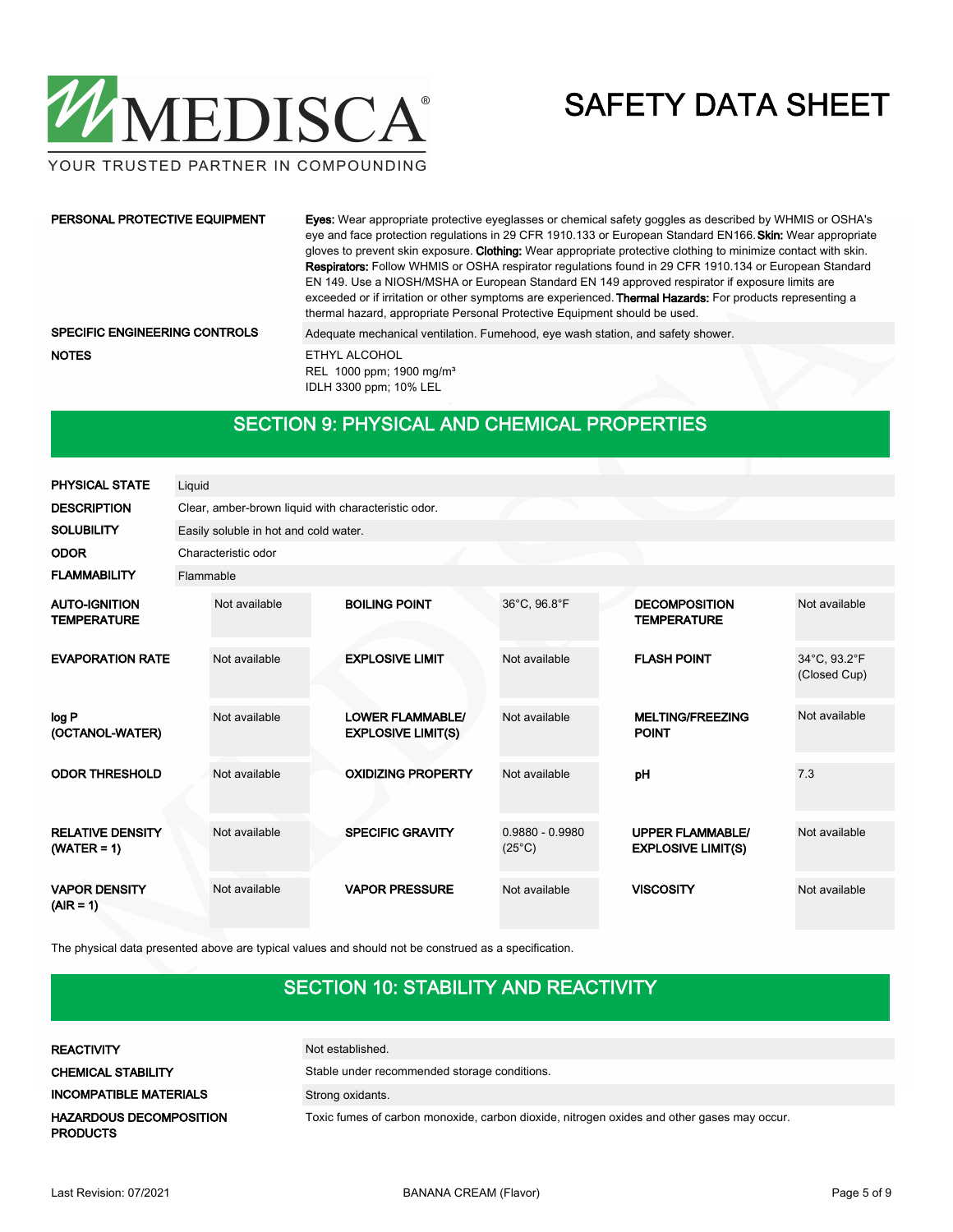

### HAZARDOUS POLYMERIZATION Will not occur.

POSSIBLITY OF HAZARDOUS Not established.

REACTION

CONDITIONS TO AVOID Moisture, sunlight and extreme temperatures.

## SECTION 11: TOXICOLOGICAL INFORMATION

| <b>ACUTE TOXICITY</b>                                               | ETHYL ALCOHOL<br>Oral: Rat: LD50: (mg/kg): 7060<br>Dermal: Rabbit: LD50: (mg/kg): 20 000<br>Inhalation: Rat: LC50: (mg / L/4hr): 31 623<br><b>VANILLIN</b><br>Oral: Rat: LD50: (mg/kg): 1580<br>Dermal: Rabbit: LD50: (mg/kg): > 5010<br>Inhalation: Rat: LC50: (mg /L/4hr): Not available |                                                                                                                                                                                                                                                                                 |  |  |
|---------------------------------------------------------------------|--------------------------------------------------------------------------------------------------------------------------------------------------------------------------------------------------------------------------------------------------------------------------------------------|---------------------------------------------------------------------------------------------------------------------------------------------------------------------------------------------------------------------------------------------------------------------------------|--|--|
| <b>SKIN CORROSION/IRRITATION</b>                                    |                                                                                                                                                                                                                                                                                            | Based on available data, the classification criteria are not met.<br>Contains ETHYL ALCOHOL: Irritant.                                                                                                                                                                          |  |  |
| <b>SERIOUS EYE DAMAGE/EYE</b><br><b>IRRITATION</b>                  |                                                                                                                                                                                                                                                                                            | Based on available data, the classification criteria are not met.<br>Contains ETHYL ALCOHOL and VANILIN: Irritant.                                                                                                                                                              |  |  |
| <b>RESPIRATORY SENSITIZATION</b>                                    |                                                                                                                                                                                                                                                                                            | Due to lack of data the classification is not possible.                                                                                                                                                                                                                         |  |  |
| <b>SKIN SENSITIZATION</b>                                           |                                                                                                                                                                                                                                                                                            | Based on available data, the classification criteria are not met.<br>Contains VANILIN: May cause an allergic skin reaction.                                                                                                                                                     |  |  |
| <b>GERM CELL MUTAGENICITY</b>                                       |                                                                                                                                                                                                                                                                                            | Due to lack of data the classification is not possible.                                                                                                                                                                                                                         |  |  |
| <b>CARCINOGENICITY</b>                                              | <b>OSHA</b>                                                                                                                                                                                                                                                                                | ETHYL ALCOHOL is listed.<br>Based on the compositional information available from the supplier, no other component of<br>this product is listed.                                                                                                                                |  |  |
|                                                                     | <b>NTP</b>                                                                                                                                                                                                                                                                                 | ETHYL ALCOHOL is listed.<br>Based on the compositional information available from the supplier, no other component of<br>this product is listed.                                                                                                                                |  |  |
|                                                                     | <b>IARC</b>                                                                                                                                                                                                                                                                                | ETHYL ALCOHOL is listed in group 1 (carcinogenic to humans).<br>Based on the compositional information available from the supplier, no other component of<br>this product is listed.                                                                                            |  |  |
|                                                                     | California<br>Proposition 65                                                                                                                                                                                                                                                               | This product contains the following chemical known to the State of California to cause cancer<br>and birth defects or other reproductive harm: ETHANOL.<br>Based on the compositional information available from the supplier, no other component of<br>this product is listed. |  |  |
| <b>ADDITIONAL CARCINOGENICITY</b><br><b>INFORMATION</b>             |                                                                                                                                                                                                                                                                                            | Based on available data, the classification criteria are not met.                                                                                                                                                                                                               |  |  |
| <b>REPRODUCTIVE TOXICITY</b>                                        | Based on available data, the classification criteria are not met.<br>Contains ETHYL ALCOHOL: reproductive hazard.                                                                                                                                                                          |                                                                                                                                                                                                                                                                                 |  |  |
| SPECIFIC TARGET ORGAN TOXICITY -<br><b>SINGLE EXPOSURE</b>          | Due to lack of data the classification is not possible.                                                                                                                                                                                                                                    |                                                                                                                                                                                                                                                                                 |  |  |
| <b>SPECIFIC TARGET ORGAN TOXICITY -</b><br><b>REPEATED EXPOSURE</b> | Due to lack of data the classification is not possible.                                                                                                                                                                                                                                    |                                                                                                                                                                                                                                                                                 |  |  |
| <b>ASPIRATION HAZARDS</b>                                           | Due to lack of data the classification is not possible.                                                                                                                                                                                                                                    |                                                                                                                                                                                                                                                                                 |  |  |
| <b>SIGNS AND SYMPTOMS OF</b><br><b>EXPOSURE</b>                     | Not expected to present a significant hazard under anticipated conditions of normal use.                                                                                                                                                                                                   |                                                                                                                                                                                                                                                                                 |  |  |
| POTENTIAL HEALTH EFFECTS                                            | Inhalation<br>May be harmful if inhaled. May cause irritation to mucous membranes and respiratory tract.                                                                                                                                                                                   |                                                                                                                                                                                                                                                                                 |  |  |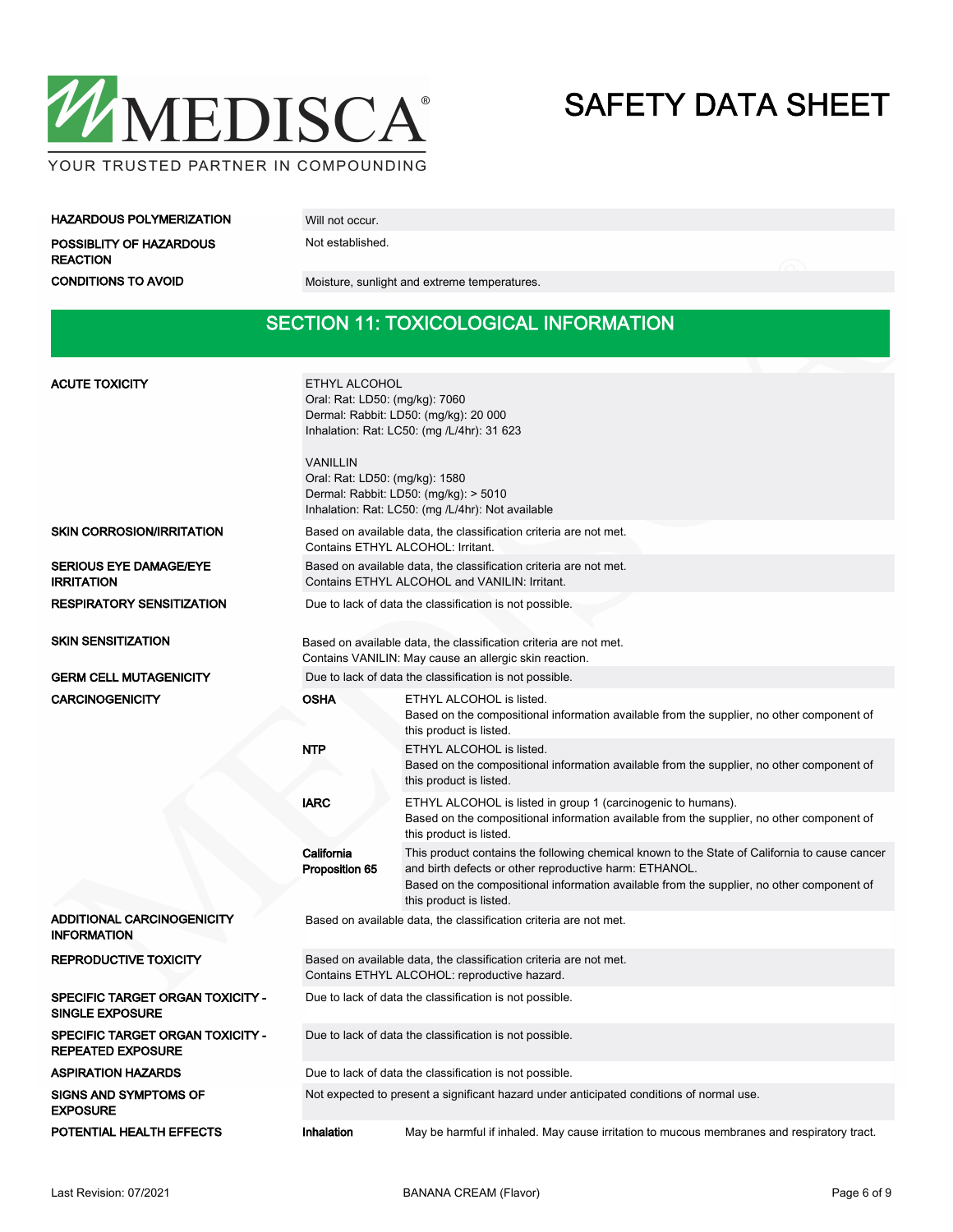

| Ingestion   | May be harmful if swallowed in large quantities.                                                    |
|-------------|-----------------------------------------------------------------------------------------------------|
| Skin        | May be harmful if absorbed through skin. May cause skin irritation. May cause allergic<br>reaction. |
| <b>Eves</b> | Causes eye irritation.                                                                              |

## SECTION 12: ECOLOGICAL INFORMATION

| TOXICITY                         | EC50: 48 Hr: Crustacea: (mg/L): Not available<br>LC50: 96 Hr: Fish: (mg/L): Not available<br>EC50: 72 or 96Hr: Algae (or other aqua plants): (mg/L): Not available |  |
|----------------------------------|--------------------------------------------------------------------------------------------------------------------------------------------------------------------|--|
| PERSISTENCE AND DEGRADABILITY    | Not available                                                                                                                                                      |  |
| <b>BIOACCUMULATIVE POTENTIAL</b> | Not available                                                                                                                                                      |  |
| <b>MOBILITY IN SOIL</b>          | Soluble in water.                                                                                                                                                  |  |
| <b>OTHER ADVERSE EFFECTS</b>     | Not available                                                                                                                                                      |  |
|                                  | This product is not intended to be released into the environment.                                                                                                  |  |

# SECTION 13: DISPOSAL CONSIDERATIONS

| <b>WASTE DISPOSAL</b>                                                                                     | Dispose of in accordance with federal / local laws and regulations. Avoid release into the environment. |
|-----------------------------------------------------------------------------------------------------------|---------------------------------------------------------------------------------------------------------|
|                                                                                                           | <b>SECTION 14: TRANSPORT INFORMATION</b>                                                                |
| UN PROPER SHIPPING NAME                                                                                   | EXTRACTS, FLAVOURING, LIQUID                                                                            |
| <b>UN NUMBER</b>                                                                                          | 1197                                                                                                    |
| <b>CLASS</b>                                                                                              | 3                                                                                                       |
| <b>PACKING GROUP</b>                                                                                      | Ш                                                                                                       |
| <b>AUSTRALIA</b><br><b>HAZCHEM</b>                                                                        | 3Y, 3YE                                                                                                 |
|                                                                                                           |                                                                                                         |
| <u>EU</u><br><b>TRANSPORT IN BULK ACCORDING TO</b><br>ANNEX II OF MARPOL 73/78 AND THE<br><b>IBC CODE</b> | Not listed                                                                                              |
| <b>ENVIRONMENTAL HAZARDS</b>                                                                              | Not available                                                                                           |
| <b>SPECIAL SHIPPING INFORMATION</b>                                                                       | Not applicable                                                                                          |

# SECTION 15: REGULATORY INFORMATION

UNITED STATES REGULATIONS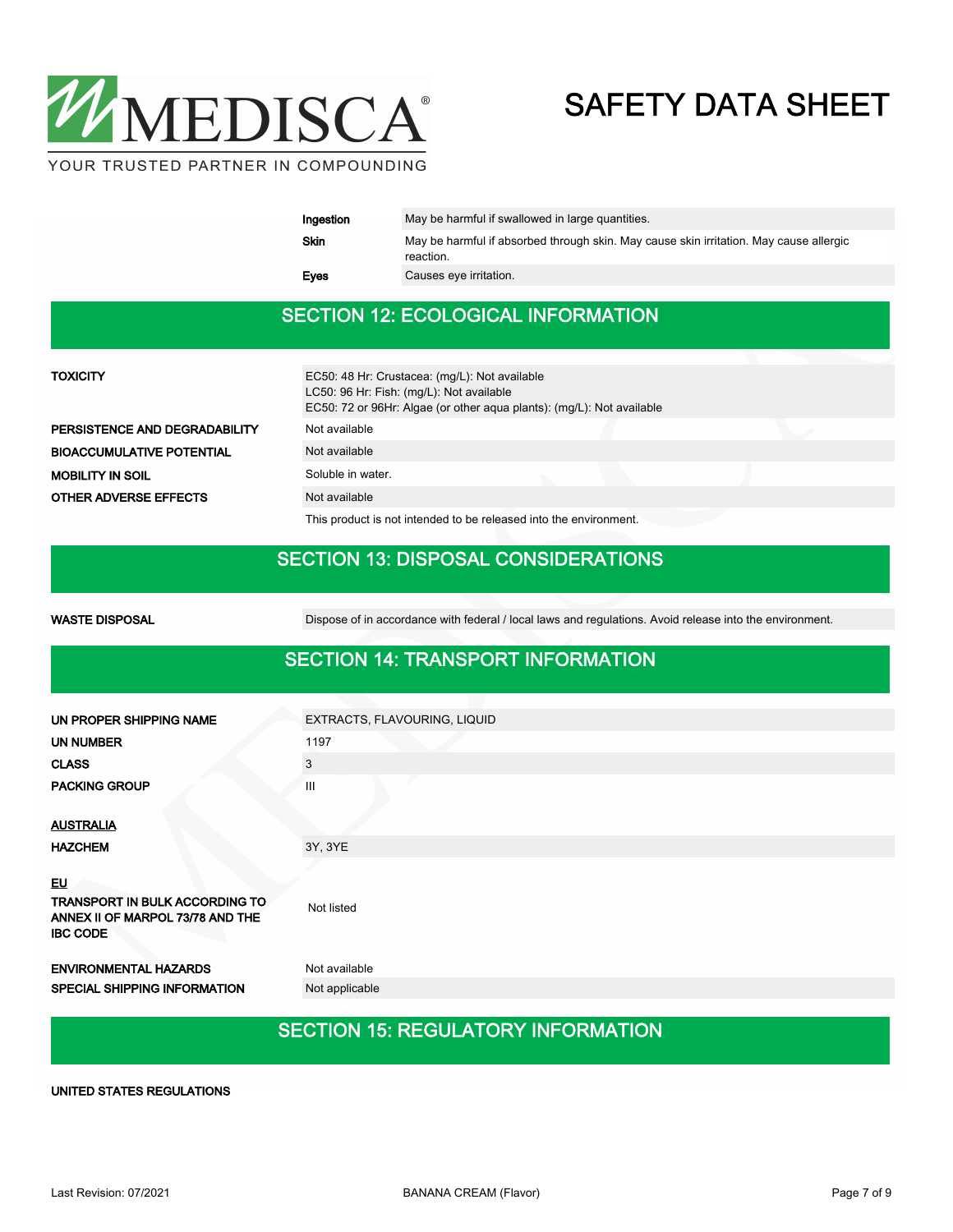

YOUR TRUSTED PARTNER IN COMPOUNDING

| <b>Chemical Name</b><br>& CAS | <b>CERCLA</b><br><b>40 CFR</b><br>Part 302.4 | SARA (Title III)<br><b>40 CFR</b><br>Part 372.65 | <b>Appendix A</b> | EPA 40 CFR Part 355<br><b>Appendix B</b> | Pennsylvania | Right-to-know<br><b>New Jersey</b> | <b>Massachusetts</b> | California<br>Prop 65 |
|-------------------------------|----------------------------------------------|--------------------------------------------------|-------------------|------------------------------------------|--------------|------------------------------------|----------------------|-----------------------|
| <b>VANILLIN 121-33-5</b>      | N/L                                          | N/L                                              | N/L               | N/L                                      | N/L          | N/L                                | N/L                  | N/L                   |
| ETHYL ALCOHOL 64-17-5         | N/L                                          | N/L                                              | N/L               | N/L                                      |              |                                    |                      |                       |

 $N/L = Not$  Listed;  $X =$  Listed

#### AUSTRALIAN REGULATIONS

| <b>Chemical Name</b><br>& CAS | Poisons and Therapeutic<br><b>Goods Requlation</b> | <b>Therapeutic Goods</b><br>Act | Code of Practices -<br><b>Illicit Drug</b><br><b>Precursors</b> |
|-------------------------------|----------------------------------------------------|---------------------------------|-----------------------------------------------------------------|
| <b>VANILLIN 121-33-5</b>      | N/L                                                | N/L                             | N/L                                                             |
| ETHYL ALCOHOL 64-17-5         | N/L                                                | N/L                             | Listed as Category III                                          |

N/L = Not Listed

#### EU REGULATIONS

| --------------           |                                             |                                            |                 |                       |                  |                 |                 |
|--------------------------|---------------------------------------------|--------------------------------------------|-----------------|-----------------------|------------------|-----------------|-----------------|
| ا Chemical Name<br>& CAS | <b>REACH</b><br><b>ANNEX</b><br><b>IIVX</b> | <b>REACH</b><br><b>ANNEX</b><br><b>XIV</b> | EC<br>1005/2009 | <b>EC</b><br>850/2004 | EC.<br>1107/2009 | EC.<br>649/2012 | EC.<br>2012/118 |
| VANILLIN 121-33-5        | N/L                                         | N/L                                        | N/L             | N/L                   | N/L              | N/L             | N/L             |
| ETHYL ALCOHOL 64-17-5    | N/L                                         | N/L                                        | N/L             | N/L                   | N/L              | N/L             | N/L             |

 $N/L$  = Not Listed;  $X =$  Listed

Any EU regulation not listed above is not applicable to this product.

# SECTION 16: OTHER INFORMATION

ABBREVIATIONS AND ACRONYMS

#### REFERENCES Available upon request

ACGIH - American Conference of Governmental Industrial Hygienists; AIHA WEEL – American Industrial Hygiene Association Workplace Environment Exposure Levels; CAESAR – Computer Assisted Evaluation of industrial chemical Substances According to Regulations; CAS - Chemical Abstract Service; CERCLA -Comprehensive Environmental Response, Compensation, and Liability Act; EC50 – Effective Concentration, 50%; EPA – Environmental Protection Agency; GHS – Global Harmonized System; HMIS – Hazardous Materials Information System; HSE – Health and Safety Executive; HSIS – Hazardous Substances Information System; IARC – International Agency for Research on Cancer; IDLH - Immediately Dangerous to Life or Health; IRFMN – Ready Biodegradability Model; ISS – Instituto Superiore Sanità; LC50 – Lethal Concentration, 50%; LD50 – Lethal Dose, 50%; MSHA - Mine Safety and Health Administration; NIOSH – National Institute for Occupational Safety and Health; NTP – National Toxicology Program; OSHA PEL – Occupational Safety & Health Administration Permissible Exposure Limits; QSAR - Quantitative Structure-activity relationship; REL -Recommended Exposure Limit; SARA – Superfund Amendments and Reauthorization Act; STEL – Short Term Exposure Limit; TLV – Threshold Limit Value; TWA – Time Weighted Average; WHMIS – Workplace Hazardous Materials Information System

| LAST REVISION |  |
|---------------|--|
| SUPFRSEDES    |  |

### 07/2021

06/2018

For a list of changes to the SDS since the last version, please communicate with MEDISCA at <www.medisca.com>